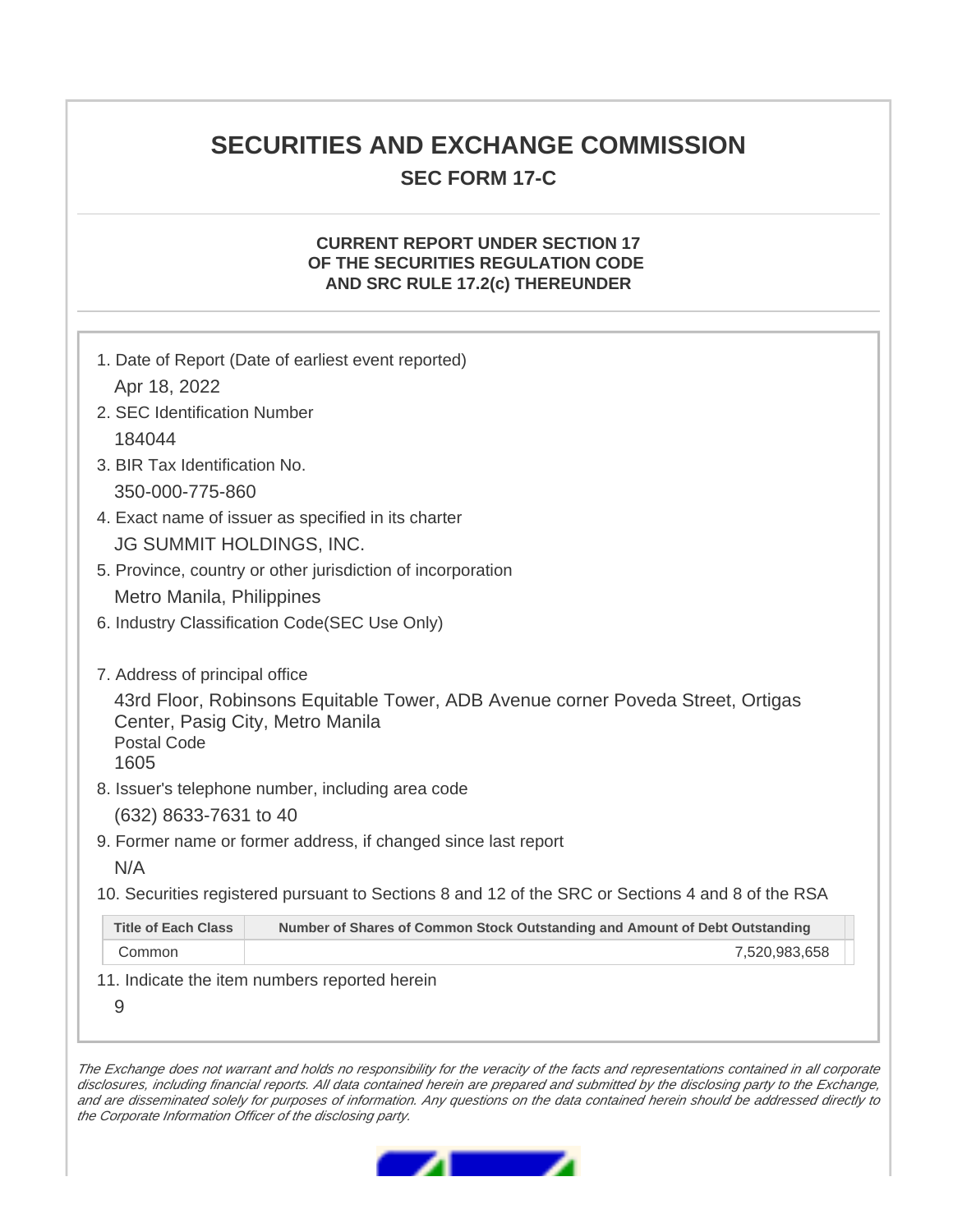

### **PSE Disclosure Form 4-32 - Reply to Exchange's Query**

**Subject of the Disclosure**

Reply to Exchange's Query

**Description of the Disclosure**

Covering Certification for the Quarterly List of Top 100 Stockholders of JG Summit Holdings, Inc. ("JGS") as of March 31, 2022.

**Information Requested**

Please find attached the Covering Certification for the Quarterly List of top 100 Stockholders of JGS as of March 31, 2022.

**Filed on behalf by:**

| <b>Name</b>        | l Maria Celia Fernandez-Estavillo                              |
|--------------------|----------------------------------------------------------------|
| <b>Designation</b> | Senior Vice President, General Counsel and Corporate Secretary |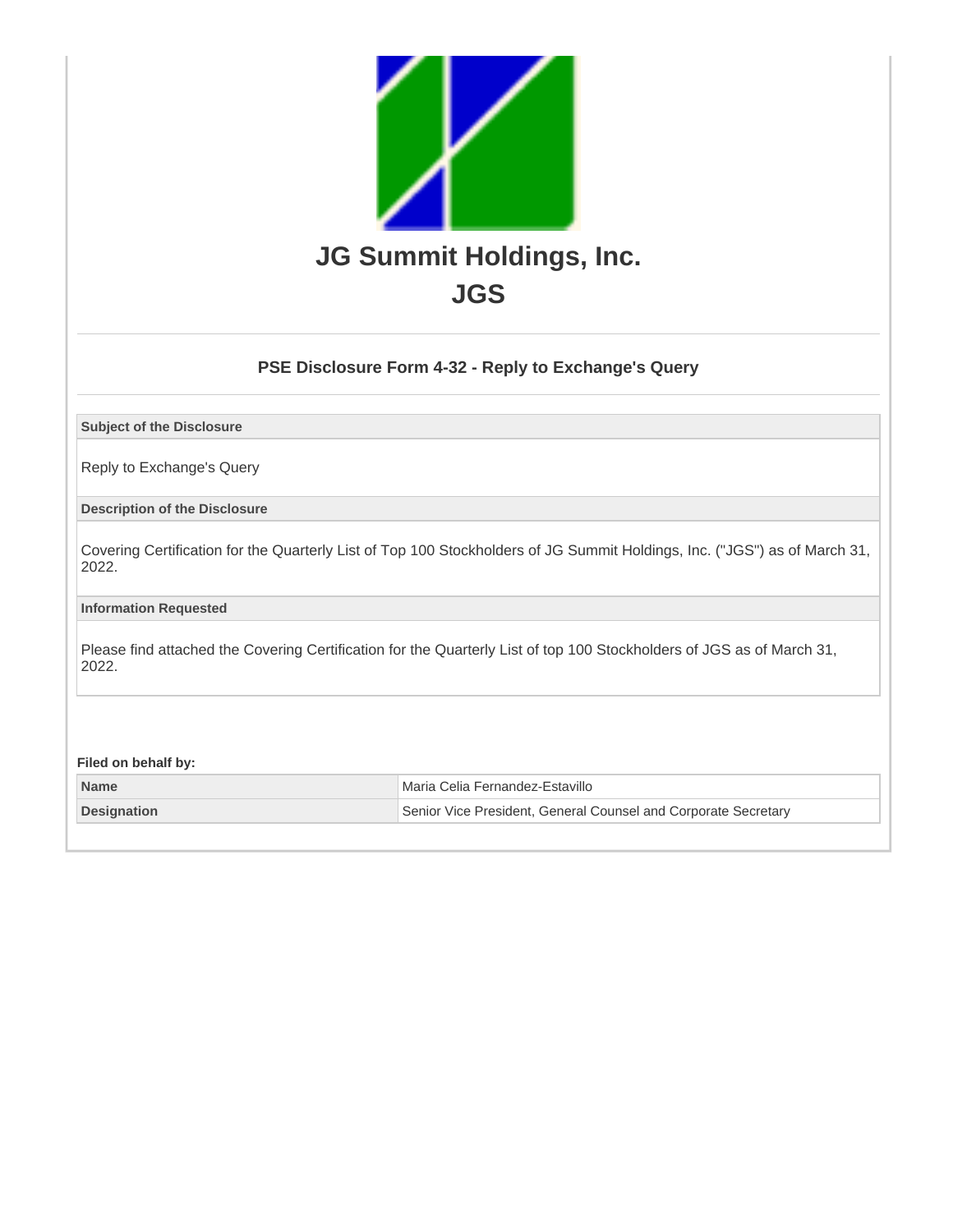#### **REPUBLIC OF THE PHILIPPINES**) **CITY OF PASIG**  $)$  S.S.

#### SECRETARY'S CERTIFICATE

I, Maria Celia H. Fernandez-Estavillo, Filipino, of legal age, with principal office at 40th Floor, Robinsons Equitable Tower, ADB Avenue cor. Poveda Street, Ortigas Center, Pasig City, after having been sworn according to law, hereby depose and state:

- 1. I am the duly elected and qualified Corporate Secretary of JG Summit Holdings, Inc. (the "Corporation"), a corporation duly organized and existing under the laws of the Philippines with principal address at 43rd Floor, Robinsons Equitable Tower, ADB Avenue corner Poveda Street, Ortigas Center, Pasig City, Metro Manila and listed on The Philippine Stock Exchange, Inc. since August 09, 1993;
- 2. As Corporate Secretary, I have custody and access to the corporate records of the Corporation, including, but not limited to, the books and records of the transfer agent;
- 3. Based on the records of the Corporation as of March 31, 2022 (the "Covered Period"), the Corporation's capital structure is as follows:

| <b>Authorized Capital Stock</b>      | Php14,890,800,000.00                              |
|--------------------------------------|---------------------------------------------------|
|                                      | 12,850,800,000 common shares at 1.00 par value    |
|                                      | per share with a total par value of               |
| Number, Classes of Shares, Par       | Php12,850,800,000.00                              |
| Value per Share                      | 204,000,000,000 preferred (voting) shares at 0.01 |
|                                      | par value per share with a total par value of     |
|                                      | Php2,040,000,000.00                               |
| <b>Issued and Outstanding Shares</b> | 7,520,983,658                                     |
| <b>Fully-paid Shares</b>             | 7,520,983,658                                     |
| <b>Treasury Shares</b>               | $\theta$                                          |
| <b>Outstanding Shares</b>            | 7,520,983,658                                     |
| <b>Listed Shares</b>                 | 7,677,865,201                                     |
| <b>Certificated Shares</b>           | 4,756,672,122                                     |

4. Based on the records of PDTC as of the Covered Period, there are 2,764,311,536 lodged shares, broken down, as follows:

| PCD Nominee - Filipino     | 1,911,026,421 |
|----------------------------|---------------|
| PCD Nominee – Non-Filipino | 853,285,115   |

- 5. All issued shares are duly and validly issued in accordance with existing laws, rules and regulations and are likewise listed in The Philippine Stock Exchange, Inc. ("PSE").
- 6. All lodged shares are validly issued and listed on the PSE.
- 7. There are no shares which have been issued and not fully paid.
- 8. There are no shares issued and outstanding but are not listed